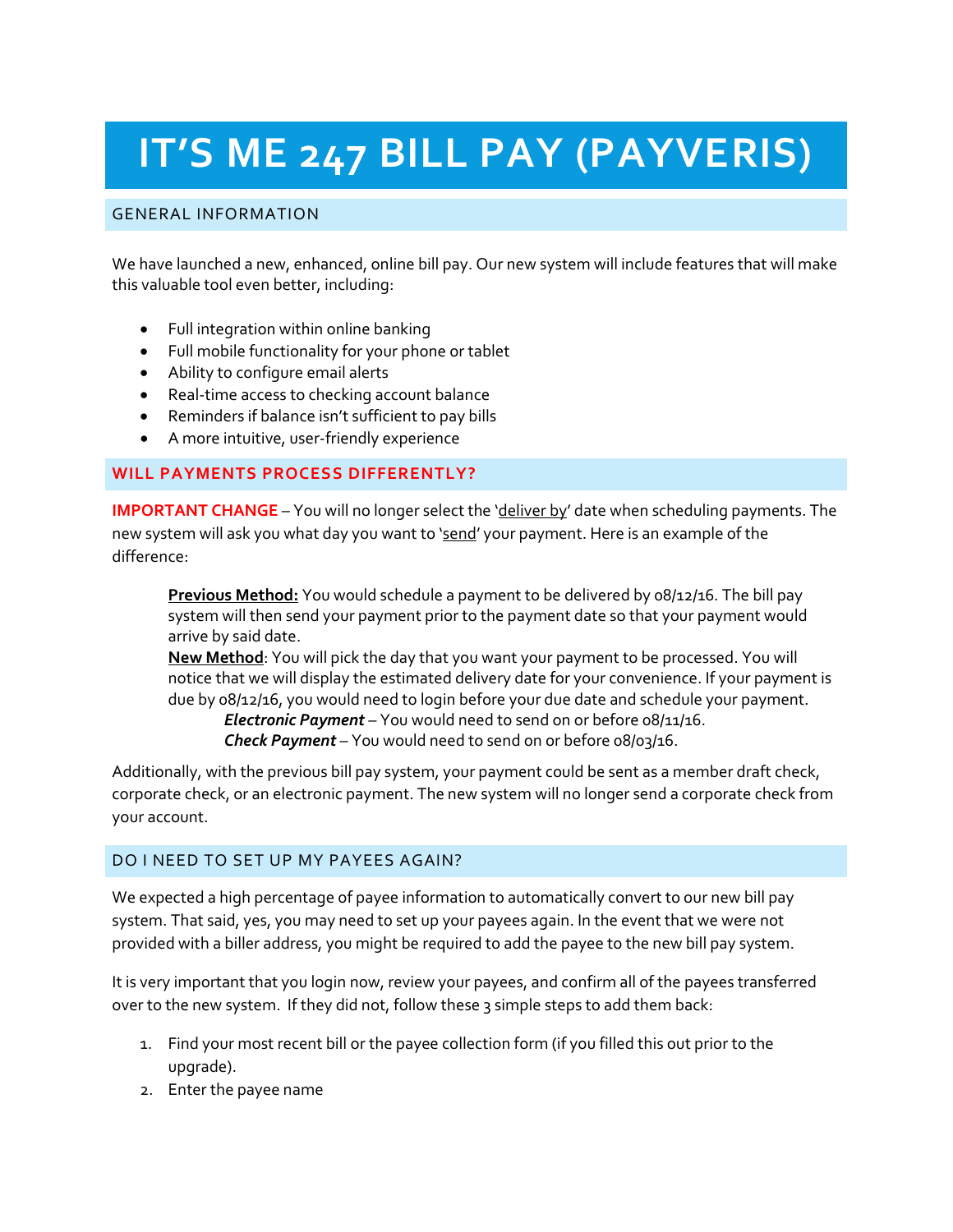3. Enter your bill information in each box and hit "Add Payee"

#### DID MY PAYMENTS STILL PROCESS DURING THE UPGRADE?

Yes. Any payments scheduled through **9/16/2016,** have been paid through our previous bill pay system. You will not have access to review these payments within the new system, however we suggest reviewing your checking account history within online banking or contacting your payee to confirm your payment had been received.

#### DID REPEATING OR AUTOMATED PAYMENT CONVERT?

Although we anticipated recurring payments to convert, we recommend taking a moment to confirm they have loaded correctly. Refer to the Payee Collections form you completed prior to the upgrade for your account information.

#### WHAT ABOUT PAYMENT HISTORY?

Roughly 6 months' of your payment history should be available to you at this time. Your most recent bill pay history will not be available, however we recommend reviewing your checking account history within online banking or contacting your payee to confirm your payment had been received.

#### DID MY STATEMENTS CONVERT?

Your electronic bill did not carry over to the new system. If your payee was sending your bill directly to bill pay, you have been un-enrolled from this service. Please login now and re-establish this connection!

#### WHERE IS THE PAYMENT INQUIRY TOOL?

The payment inquiry tool is no longer be available within bill pay. If you have a question about your bill, you can contact our member service department by giving us a call or stopping by your local branch.

#### HOW WILL I RECEIVE BILL PAY NOTIFICATIONS?

We have two ways of communication with our enhanced system.

**EMAIL NOTIFICATION:** You will receive an email notification from our bill pay system. The communication will be sent by [noreply@payveris.com.](mailto:noreply@payveris.com) We encourage that you add this email address to your address book to ensure that it is correctly delivered to your inbox.

**ONLINE BANKING NOTIFICATION:** It'sMe247 will display the same communication within the bill pay message center.

#### WHERE ARE MY EXTERNAL ACCOUNTS?

The Account-to-Account (A2A) feature is no longer be available with the enhancement. If you have added an external account for these transfers, the information did not carry over to our new system. We are excited to announce that we will be offering a Person-to-Person (P2P) program. See below for more details!